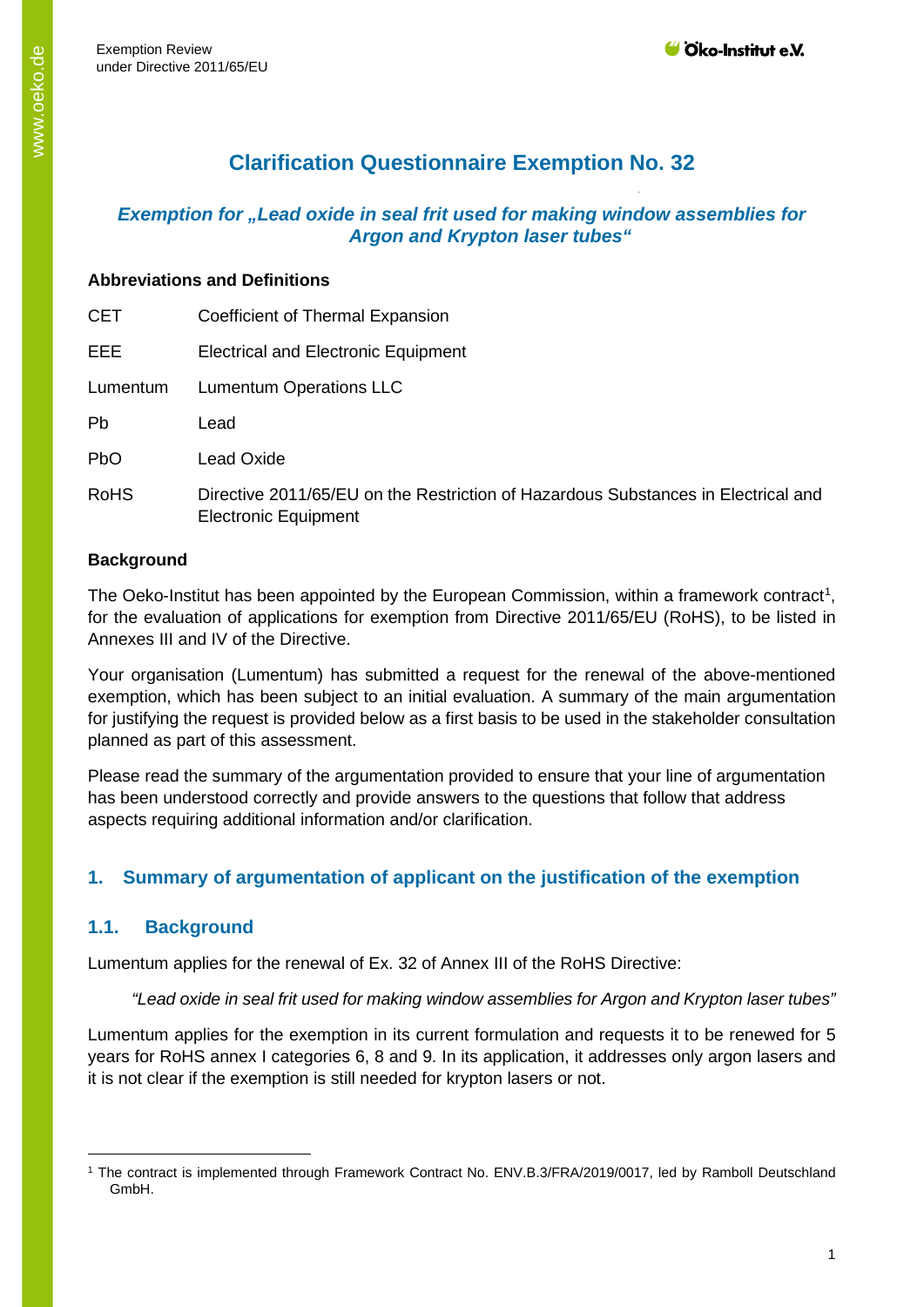#### **1.1.1. Volume of lead to be placed on the EU market through the exemption**

The content of lead in the frit used for making window assemblies in argon lasers is >50% of the homogeneous material (%weight). The average annual Lumentum usage of PbO in the sealing glass frits of Argon lasers is about 200 g. However, only a fraction of that enters the EU. Based on Lumentum's direct shipments, only 17g of PbO enters the EU market annually in argon lasers. This amount has not changed since Lumentum's previous application for the renewal of RoHS exemption 32 in 2015.

#### **1.2. Technical description**

Argon laser products are used as coherent light sources in a broad range of critical applications, a majority of which are in research, bioinstrumentation and semiconductor manufacturing. This includes flow cytometers, DNA sequencers, and hematology equipment. Instruments are used internationally by both government and private sector agencies for health care, drug discovery, and research applications. In semiconductor manufacturing, argon lasers are used in inspection equipment.

#### **1.3. Applicant's justification for the requested exemption**

The lead-oxide glass provides a critical thermo-mechanically stable and vacuum-tight seal between the optics and laser tube in applications of relevance to this exemption. Lead-oxide as a raw material lowers the melting temperature of the solder glass/glass frit. This glass frit joins glass of a mirror to the laser metal tube without thermally damaging complex coating layers of the mirror. The softening point of the lead-oxide based material occurs at a narrow temperature range around 420°C and does not thermally damage the nearby fragile components being joined.

The processing temperatures are restricted by the potential of damage to the components, primarily the optics. Because the optics utilize complex multilayer coatings (>30 layers) using higher temperatures or longer processing times is not advised by the supplier of the optics. The coating fabrication process only allows for stabilization of the key optical properties to 500°C. Processing at temperatures above 500°C will cause failure of the coatings.

Additionally, the material has a coefficient of thermal (CET) expansion closely matched to the components for stress-free sealing. The seal frit is required to have a thermal expansion coefficient at 7.0 to 8.0 10<sup>-6</sup>/K to match to the components for stress-free sealing.

#### **1.3.1. Availability of alternatives (Substitution or Elimination, roadmap to substitution, reliability of substitutes)**

LUMENTUM has not identified lead-free glass that meets the softening temperature and CET requirements specified above.

Commercially available alternatives to the leaded glass sealing material (frits) are bismuth based. Bismuth based glasses have significantly higher (540°C) melting temperatures than the Pb based frits. In trial builds the lead-free frit did not produce a consistent good flow of the frit material (see illustration photo's in application). To further substantiate this, Lumentum provides a comparison of the coefficients of thermal expansion and sealing temperature of leaded and bismuth based leadfree sealing glass and sealed components in the argon lasers in Table 1 of the application.

Thus, the bismuth-oxide based material (frit) is not considered a viable alternative at this time.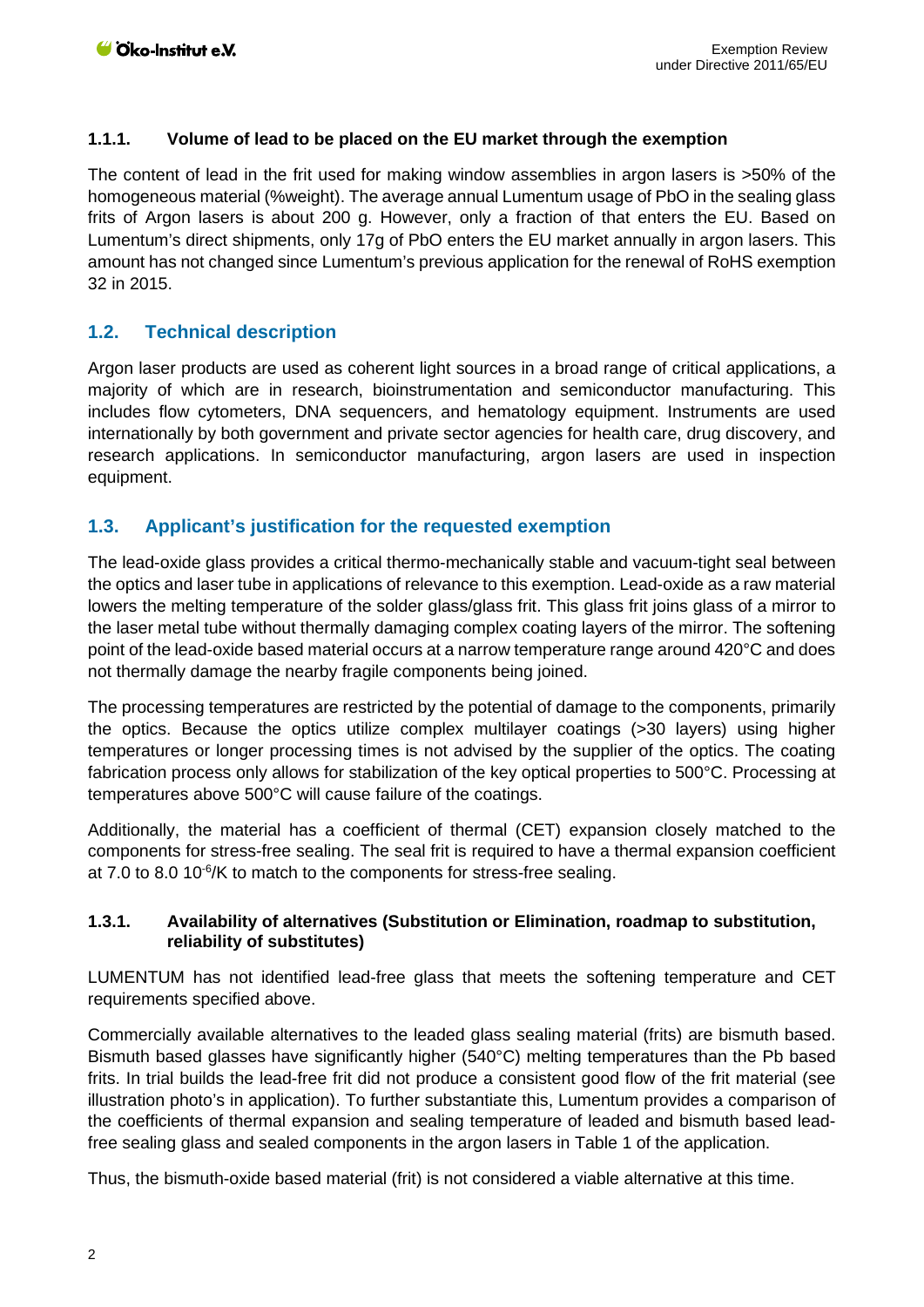#### *1.3.2.* **Environmental and health arguments** *(also LCA aspects)*

Environmental arguments were not raised as the main justification for this exemption.

#### **2. Clarification Questions**

1. Lumentum refers in the application to CET as Coefficient of thermal expansion. In other exemption assessment CTE is referred to as the abbreviation for this term. Can you confirm that CTE can be used in this case as well?

CTE is the correct abbreviation for a coefficient of thermal expansion.

CET was a typo.

- 2. Lumentum request the exemption for both laser types, whereas the application only provides detail on argon lasers.
	- a. On what basis does Lumentum assume that the exemption is still needed for krypton lasers?

In section #2 of our application we indicated that Lumentum does not manufacture krypton laser tubes. We don't have any visibility if exemption #32 is still needed for krypton lasers. However, in previous RoHS exemptions reviews Coherent applied for RoHS exemption #32 extension for their krypton and argon lasers.

b. Can Lumentum name suppliers of krypton lasers to allow their invitation to the stakeholder consultation?

We recommend to reach out to Coherent, as Coherent previously applied for RoHS exemption #32 extension and still advertises krypton and argon lasers on their website.

Besides Coherent, also Lexel-Cambridge (lexellaser.com) and LASOS (lasos.com) manufacture krypton lasers.

3. Is Lumentum aware of additional manufacturers of argon lasers or is Lumentum the single supplier of such lasers to the EU?

> Besides Lumentum, also Coherent, Lexel-Cambridge and LASOS manufacture argon ion laser tubes. All of the above manufacturers are likely selling and shipping either directly or indirectly around the globe, including to the EU.

4. Lumentum states that the bismuth-oxide based material (frit) is not considered a viable alternative at this time, since Lumentum's optics are not designed to be subjected to temperatures beyond 500°C. However, Lumentum also refers to performance of the leadfree frit during trial builds. Please explain how the trial build was performed in this respect also explaining at what temperature/s it was performed.

> The trial builds with bismuth-oxide based frits were performed at different temperatures starting at 480ºC. A good melting, per visual inspection, was only obtained starting from 540ºC.

5. Table 1 of the application provides a comparison between softening temperature and CET of lead based and lead-free frit. As a lead-free option, it appears that only bismuth-based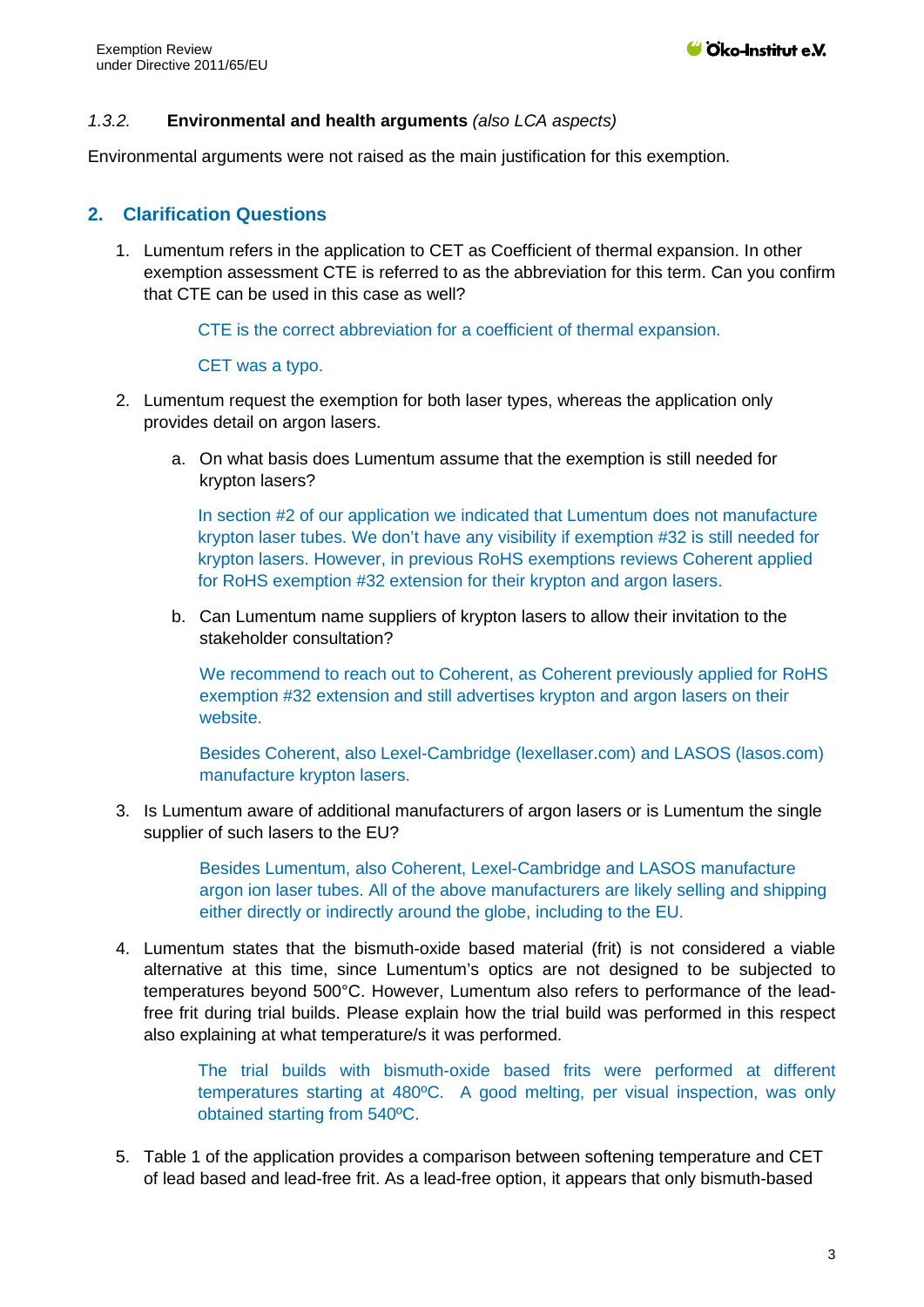frit is specified. Please provide details of these two parameters for other frit materials to further show the lack of suitable alternatives.

Bismuth-based frits are typically used as a replacement for leaded frits due to their lower melting temperatures compared to other type of glass material.

Bismuth-free frits are used by the industry for other type of applications but their sintering or firing temperatures are already above 700°C, and their actual melting point is even above 900°C.

Below are examples from two research papers.

One investigated several frits based on SnO-B203 glass [1] which have peak sintering temperature of > 730°C.



The diagram below shows firing temperatures for a frit made with  $45$  SnO – 53 B<sub>2</sub>O<sub>3</sub> glass.

[1] Fig.3: Influence of the peak firing temperature on the efficiency of the cells fabricated with SP02.

Other study, investigated several frits based on  $TeO<sub>2</sub>-WO<sub>3</sub>-ZnO-B<sub>2</sub>O<sub>3</sub>$  glass [2] with peak sintering temperatures above 720°C.

| COMPOSITIONS OF THE FRITS (MOL%) |                  |                 |      |                               |                                |                  |          |       |  |  |
|----------------------------------|------------------|-----------------|------|-------------------------------|--------------------------------|------------------|----------|-------|--|--|
| Sample Name                      | TeO <sub>2</sub> | WO <sub>3</sub> | ZnO  | B <sub>2</sub> O <sub>3</sub> | In <sub>2</sub> O <sub>3</sub> | ZrO <sub>2</sub> | $Y_2O_3$ | Sum   |  |  |
| Frit A                           | 40.3             | 24.5            | 22.2 | 8.7                           | 4.3                            |                  |          | 100.0 |  |  |
| Frit B                           | 40.3             | 24.5            | 22.2 | 8.7                           |                                | 4.3              |          | 100.0 |  |  |
| Frit C                           | 40.3             | 24.5            | 22.2 | 8.7                           |                                |                  | 4.3      | 100.0 |  |  |

[2] Table 1: Composition of the frits